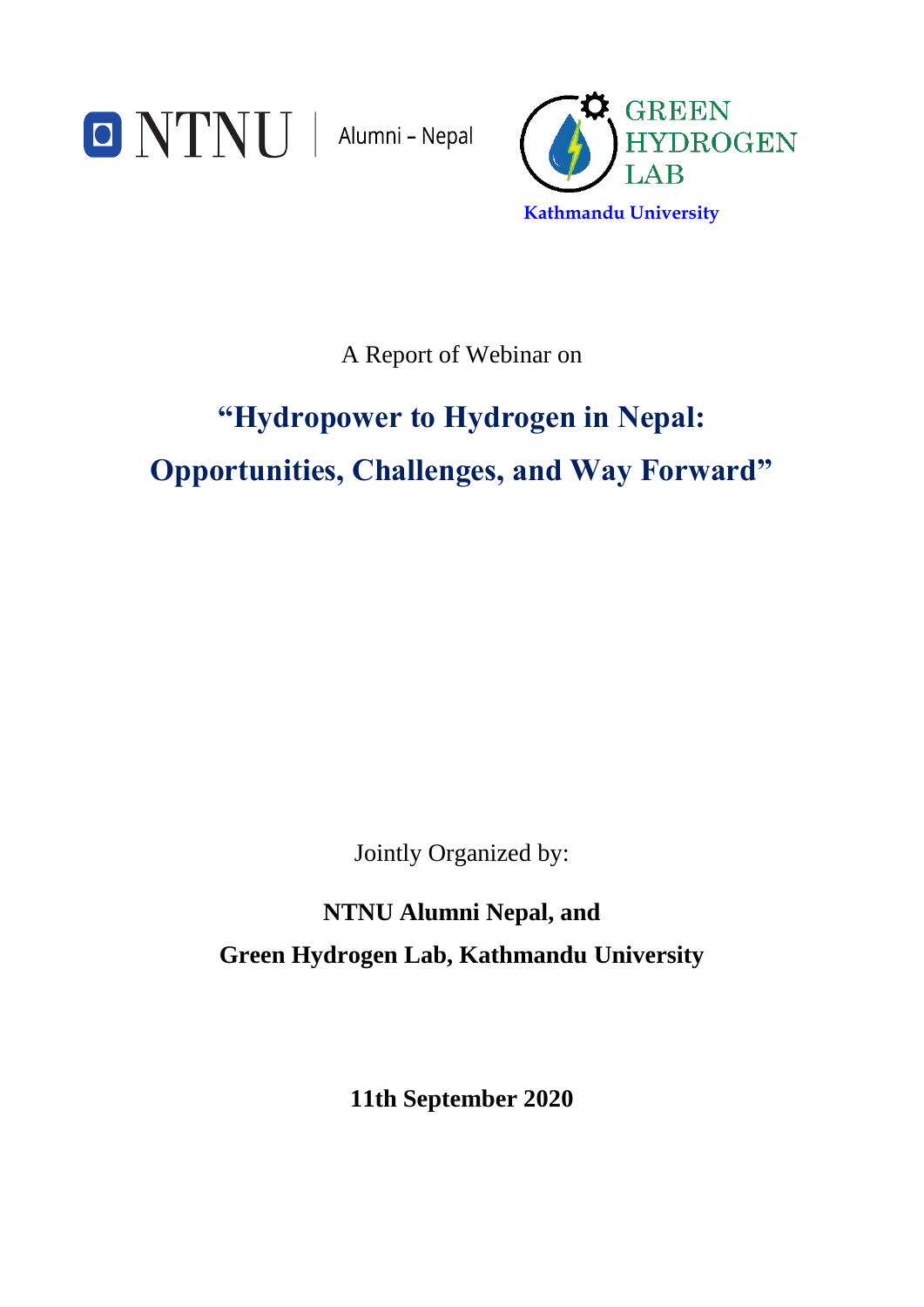# **Table of Contents**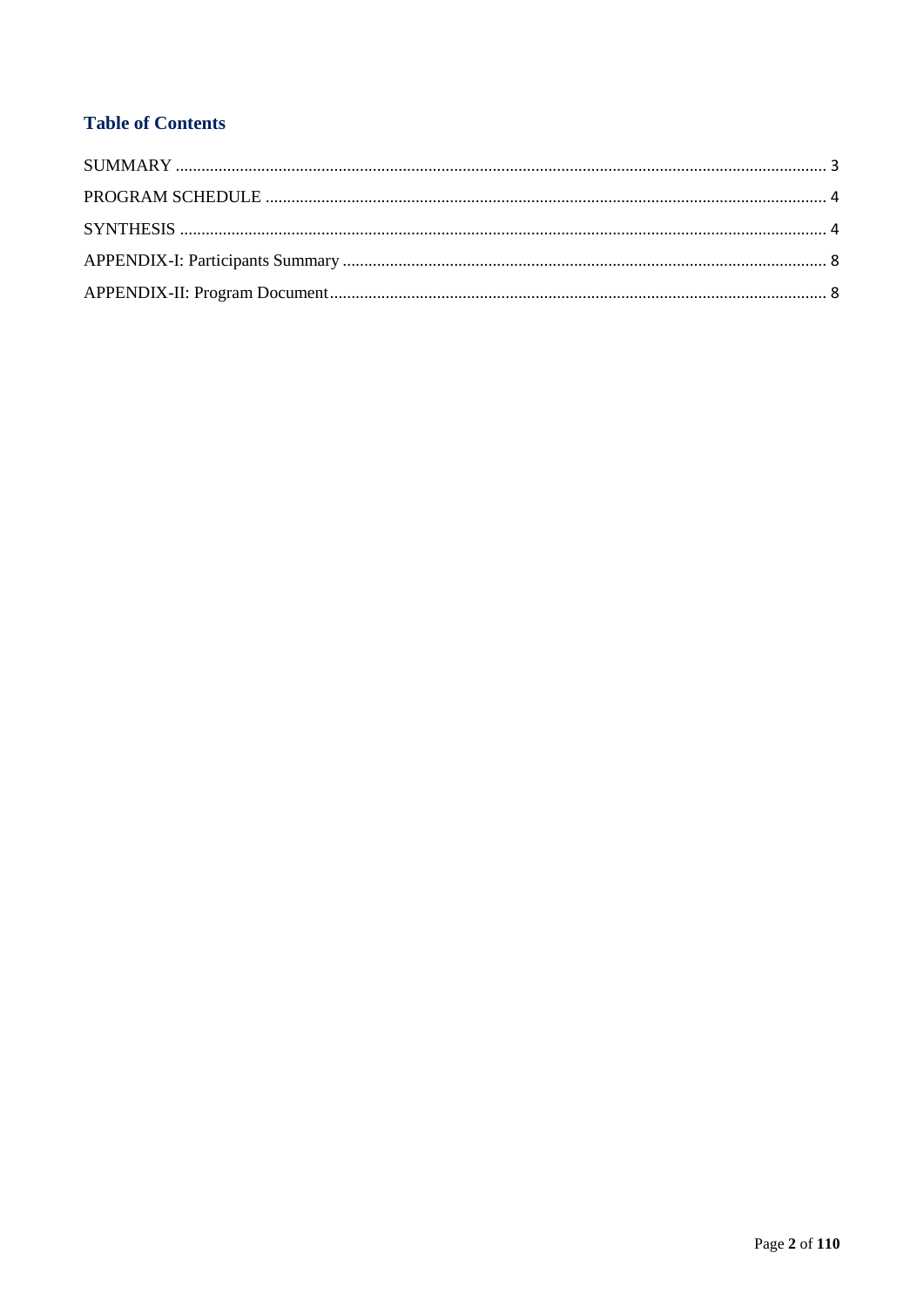### <span id="page-2-0"></span>**SUMMARY**

The Webinar, "Hydropower to Hydrogen in Nepal: Opportunities, Challenges, and Way Forward", was organized to on 11 September 2020. NTNU Alumni Nepal and Green Hydrogen Lab, Kathmandu University have jointly hosted the event with the expectation to initiate discussions towards the transition of energy and economy of Nepal towards green hydrogen.

Recently there has been a sudden surge for discussions around the sustainability of the hydropower business in Nepal. Hydrogen to Fertilizer production is also evolving as the potential business for Nepal that could contribute to hydropower, food security, local employment, trade deficit, and many others to list. It seems to be a bit ahead of the development curve in Nepal for hydrogen, but a long transition phase is necessary and a prominent start is the discussions like this one.

The event turned out to be a huge success with a total of 693 registrations. There were 504 active participants, from 18 different countries in the meeting room, and an equally large number of viewers in the live streaming. The discussions and question answers were coherent. The take-home message was that Hydrogen could be new energy and economic era for Nepal, and all need to work together to achieve it.

The video of the complete event is available in this link:<https://youtu.be/vwORh3tWacI>

The slides from the speakers and other relevant documents about the webinar are available at <http://ghlab.ku.edu.np/activities/webinar110920/>

#### **Moderator**

Pratik Pradhan, NTNU Alumni and Vice President at Butwal Power Company Ltd.

#### **Speakers**

**Prof. Bhola Thapa,** Professor at the Department of Mechanical Engineering at KU, Member of operation and management committee of TTL, Advisor of GHLab at KU.

**Dr. Biraj Singh Thapa**, Assistant Professor at the Department of Mechanical Engineering at KU, Faculty In-charge of TTL, Team leader of GHLab at KU.

**Prof. Bruno G. Pollet**, Professor at the Department of Energy and Process Engineering at NTNU, Leader of Team Hydrogen at NTNU.

**Prof. Ole Gunnar Dahlhaug**, Professor at the Department of Energy and Process Engineering at NTNU, Leader of the HydroCen Project at NTNU.

**Prof. Krishna Kantha Panthi**, Professor at the Department of Geoscience and Petroleum at NTNU.

**Mr. Krishna Prasad Acharya**, President of Independent Power Producers' Association Nepal (IPPAN).

**Er. Hitendra Dev Shakya**, Managing Director at NEA Company Limited.

#### **Rapporteurs**

Ms. Anmol Parajuli, Environmental Engineer, Intern RA, Green Hydrogen Lab.

Mr. Pranabh Regmi, Mechanical Engineer, Intern RA, Green Hydrogen Lab.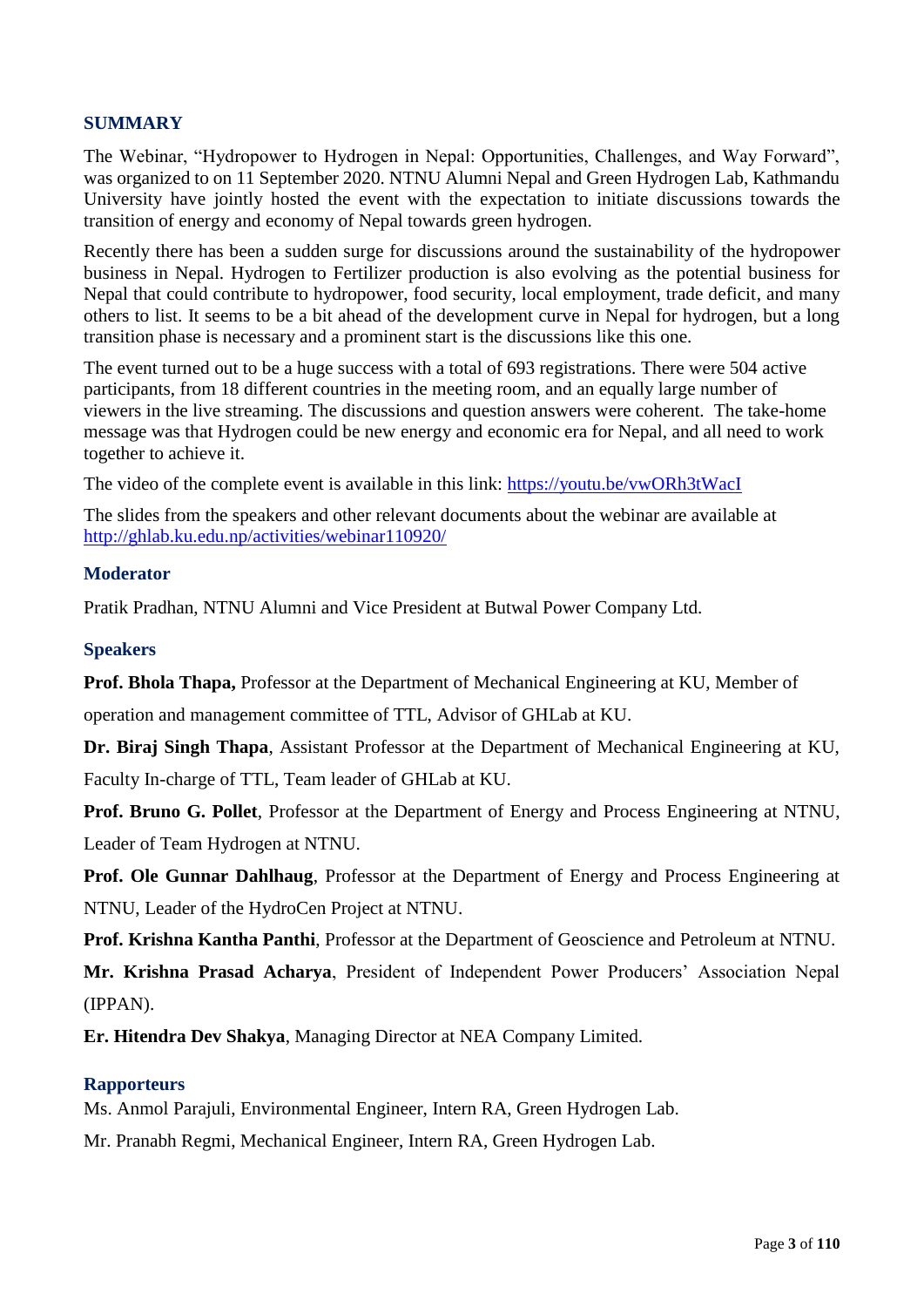### <span id="page-3-0"></span>**PROGRAM SCHEDULE**

**14:00** – Opening remarks from the Chair of NTNU Alumni Nepal **14:05** – Prof. Bhola Thapa, *Setting up the stage: Nepal Norway Cooperation in R&D for* 

*Hydropower Developments*

**14:15** – Mr. Krishna Prasad Acharya, *Current challenges for private hydropower developers in Nepal and way forward*

**14:30** – Prof. Krishna Kantha Panthi, *Preparedness of Hydropower sector in Nepal for alternative directions*

**14:45** – Prof. Ole Gunnar Dahlhaug, *European perspectives on H2H applications and message to Nepal*

**15:00** – Assist. Prof. Biraj Singh Thapa, *Opportunities from Hydropower to Hydrogen in Nepal and initiatives from KU*

**15:15** – Prof. Bruno G. Pollet, *Challenges with hydrogen technologies and lesson learned by NTNU*

**15:30** – Er. Hitendra Dev Shakya, *Government priorities for sustainable hydropower development in Nepal and Role of NEA*

**15:45** – Discussions

**16:00** – Remarks from distinguished guests:

- Mr. Jan Erik, Councillor (Energy), The Royal Norwegian Embassy in Nepal
- Dr. Rita Kumar, Senior Advisor, Office of International Relations, NTNU
- Dr. Damber Bahadur Nepali, Dean School of Engineering, KU

**16:20** – Vote of Thanks and Closing from Co-Chair, NTNU Alumni Nepal

## <span id="page-3-1"></span>**SYNTHESIS**

### **Abstract**

This webinar focused on the idea of green hydrogen production in Nepal, discussing the opportunities, challenges, and way forward. Hydropower development in Nepal is at the focus of the national priority. More than 20000 MW of hydropower projects are under some stage of development. With the forecasted domestic demand for electricity is much lower than its production within a few years, there has been a sudden surge for discussions around the sustainability of the hydropower sector in Nepal.

The production and supply of green hydrogen energy from hydropower could be one of the innovative businesses for Nepal in the future. As the rest of the word is making a transition towards the hydrogenbased economy, the developing country like Nepal cannot alone remain behind. There is a need for a broader international collaboration for the knowledge and technology transfer to Nepal.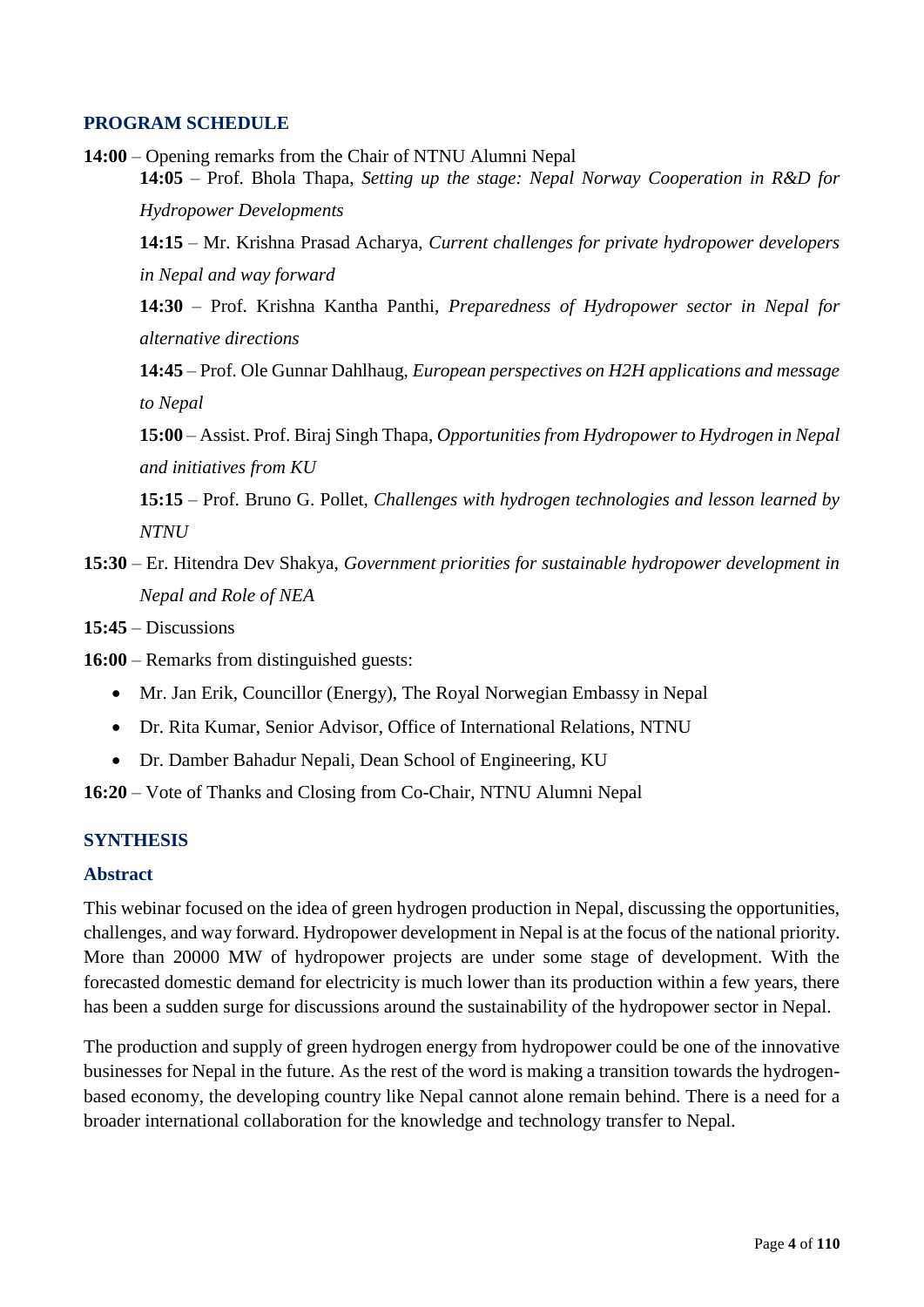Since the technology has achieved a much higher development stage at the global level, for Nepal the start would be knowledge transfer and local adaptation. If the initiation is taken earlier, the transition period of the technology transfer will be much shorter. Intervention made by the Universities, Government, and Industries at present can open a new dimension for sustainable hydropower and hydrogen ecosystem in Nepal.

## **Summary Notes of the speakers**

The opening of the webinar was done by Moderator Mr. Pratik Pradhan. He highlighted the fact that Nepal has now become matured in Hydropower.

Mr. Narayanhari Rijal, the Chair of NTNU Alumni Nepal welcomed all the panelists and attendees. He talked about the huge potential of Nepal's hydropower and its growth in collaborations with Norway. He expressed his opinions about green hydrogen being a future source but also highlighted that no industrial setup was made to benefit this transition. He appreciated the sturdy steps taken towards green hydrogen in Nepal by GHLab, KU.

Prof. Bhola Thapa started by honoring the contribution of Prof. Igne Johansen as "Father of Engineering Program" in KU and remembered how Prof. Igne Johansen advised in establishing Mechanical Engineering education in Nepal. He honored Odd Hoftun and his contributions towards hydropower in Nepal. He drew similarities to the ideas of starting engineering in Nepal with investing in hydropower to hydrogen (H2H). He stated that KU emphasizes water and utilization of water, something which has been achieved by Norway-Nepal collaboration. He also listed the collaboration works in setting up engineering, increasing capacity in Nepal through TTL and HydroLab, PhD programs, and other programs. He advised focusing on the operation and management of the resources to generate the economy.

After the successful setting up phase, the program proceeded with the presentations by the speakers. Krishna Prasad Acharya expressed how the private sector participation has been flourishing in the Hydropower sector of Nepal contributing to 55% of demand and supply. He also stated the challenges faced by the hydropower sector in the country and what can be done to overcome the challenges. Prof. Krishna Kantha Panthi expressed the preparedness and capacity of hydropower development in terms of political leadership and vision. He presented on how preparedness depends upon the societies' vision, the vision of political leaders, the decision process, the environment for foreign investment, and most importantly the knowledge base. He related his understandings with three projects (Melamchi, Upper Tama Koshi, and Khimti) to demonstrate how projects are handled in Nepal. He mentioned that producing Hydrogen can be a good direction provided that there is government support.

Prof. Ole Gunnar Dahlhaug presented European perspectives on H2H applications and gave a message to the viewers about how Nepal can adopt the technologies adopted in Europe. He stated that hydrogen is a huge possibility in Nepal. He summarized the renewable energy milestones by the EU where he specifically spotlighted Norwegian ambition in reducing Carbon emissions with a 50% reduction by 2030. He gave a perspective of Kathmandu valley being free of fossils fuel in the future and highlighted that it is a possible dream to achieve.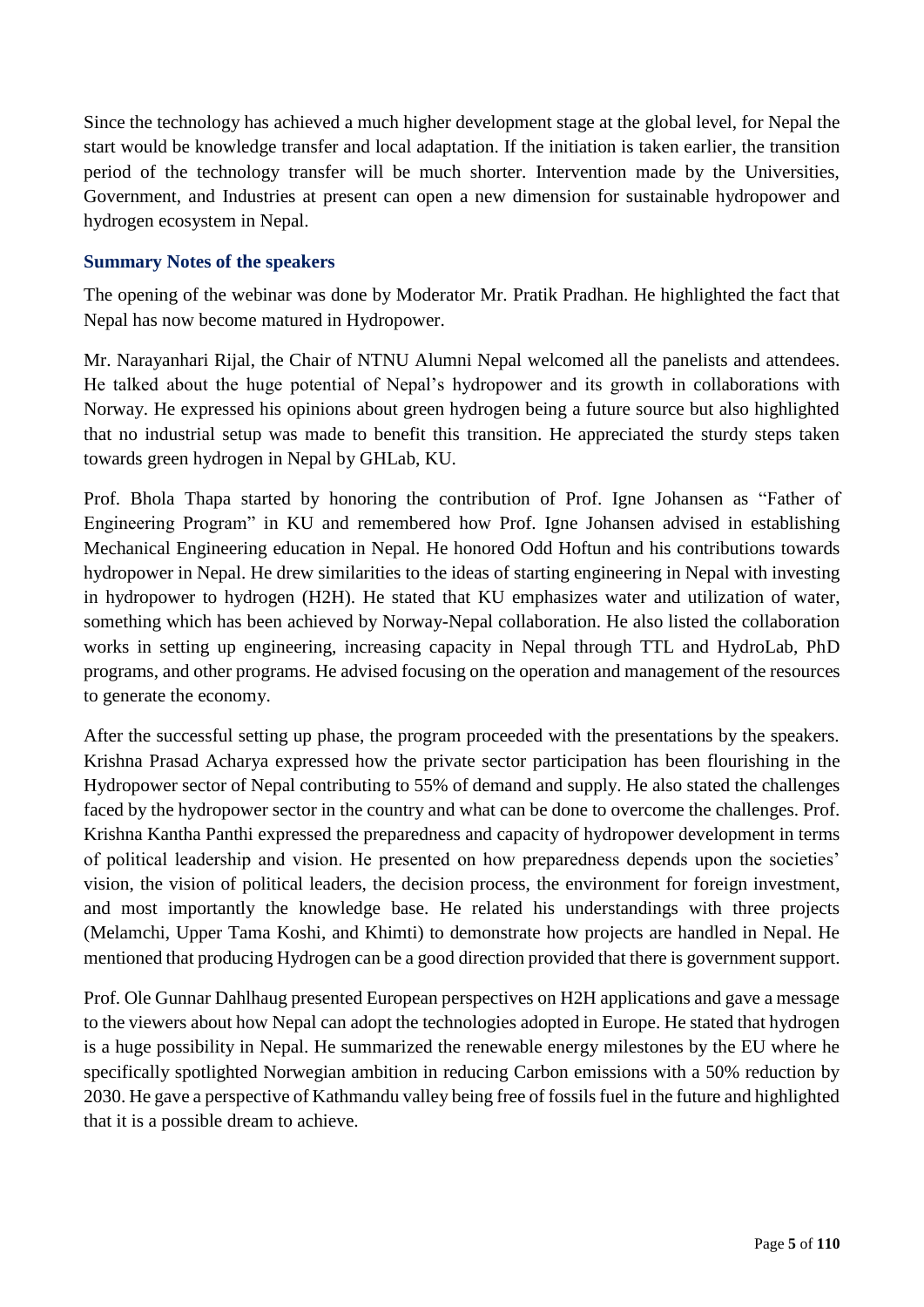Asst. Prof. Biraj Singh Thapa presented opportunities from Hydropower to Hydrogen in Nepal and the initiatives of GHLab. He put forth the importance of investing in alternative forms of energy due to the rising concerns of climate change and environmental concerns at the global level and surplus energy in the country. He shared the dream agenda carried by the GHLab for developing a hydrogen ecosystem in Nepal by the year 2040.

Prof. Bruno G. Pollet explained the challenges and opportunities with Hydrogen technologies and lessons learned by NTNU in terms of technical information. He showcased the experiences of Hydrogen and Fuel Cell Infrastructure at NTNU and focused on the role of education in terms of providing masters and doctoral studies programs related to Hydrogen technology. He explained about the technical features of different water electrolyzers systems where he discussed on the efficiencies of electrolyzers and how the existing efficiency can be improved.

Er. Hitendra Dev Shakya put forth Government priorities for sustainable hydropower development in Nepal and the role of NEA. He provided the current status of demand and supply and how it has progressed over time. He also goes on to state that the projections for demands are optimistic because even if full-electric society is achieved, the demand will still be lower than projected. He also mentioned that projects should not be carried out with the hope of foreign export. He stated that the system of Nepal demands for energy storage and focus should be put into that approach. He accepted that hydrogen is not economical now but finds no reason to not believe that it will be the future.

After the presentations, the program forged ahead with discussions and conclusions. Jan Erik started the conclusion phase of the webinar and expressed how Nepal has been progressing in terms of eradication of load shedding and green hydrogen is an excellent way forward. From the NTNU Official side Rita Kumar, NTNU Alumni, expressed that the program was very productive. She also rejoiced the bond between Nepal and Norway and is looking forward to furthering contributions. Dr. Damber Bahadur Nepali, Dean, SoE, KU, expressed special thanks to all the speakers, NTNU, NTNU Alumni, GHLab, and Norwegian Embassy for taking the step for clean energy. He added by establishing himself as a firm believer in green hydrogen technology and is looking forward to the progress of GHLab. Pratik Pradhan expressed his happiness towards the direction Nepal is taking in eradicating non-renewable sources and ultimately contribute to economical sustainability. He ended his remarks by stating his excitement and thanking the speakers, NTNU, NTNU Alumni, GHLab, and Norwegian Embassy. Nabin Basnet, Co-Chair of NTNU Alumni Nepal thanked all the participants, NTNU officials, and KU for the valuable remarks. He also thanked NREN and Dr. Rajendra Adhikari for providing technical support for the success of the webinar.

# **Conclusions**

- 1. Nepal needs to focus on the market for the electricity and should lean towards the prospect of using hydrogen for that purpose.
- 2. To make a transition towards the Hydrogen economy, one of the major areas that Nepal should focus on is industrial setup and readiness.
- 3. Hydropower is a means for prosperity and exporting and substituting fuel cannot be the only option. It is not to be thought about the immediate return in investment but Hydrogen could be an alternative option.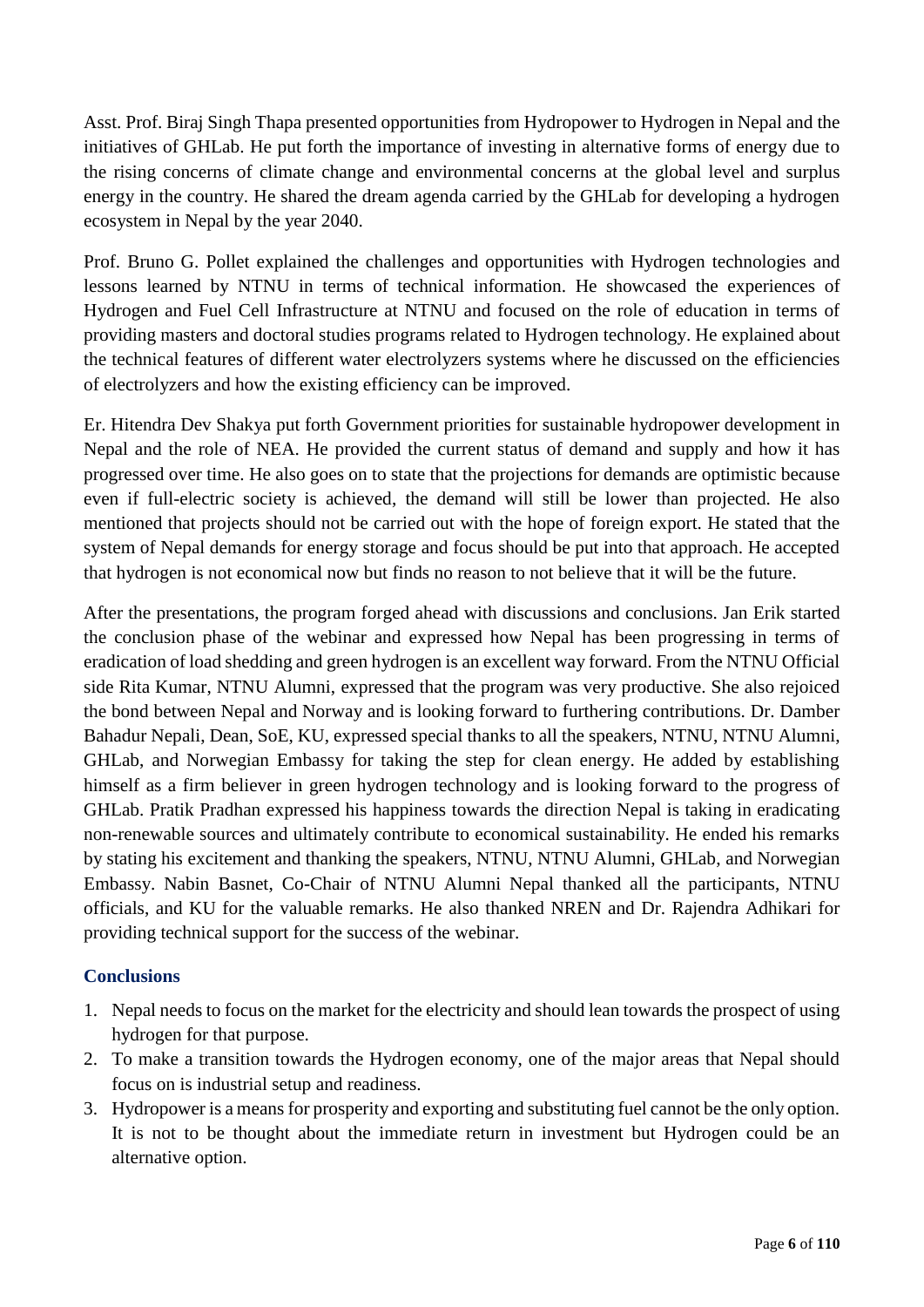- 4. The opportunity of production of Hydrogen fuel can be explained by the fact that there is a target for 3,000 MW electricity addition in 3 years and 15,000 MW in 10 years.
- 5. The challenges in the hydropower sector can be addressed by changing policies, changes in pricing and tariff, improvement in transmission lines transforming hydropower execution to one window system, facilitate FDI, addressing projects under financial crisis, creating demand, aligning national trade policies, and targeting international markets.
- 6. The readiness to move in the direction of H2H can be achieved through well-thought planning, joint effort, and visionary leadership. The areas like research, education, and engineering institutions should be emphasized for the proper operation of new technologies.
- 7. Small scale production system of hydrogen from hydropower could be a precursor for aligned bigger projects.
- 8. Green Hydrogen can be a potential strategy for energy balance, operation, and production of fertilizers, industries, mining, and export.
- 9. Even if there is an electrification facility, diesel operated components cannot be replaced, and this suggests hydrogen fuels to be the closest alternative.
- 10. The contribution from the academic side to the cause with the initiation of a full-fledged green hydrogen lab in Kathmandu University with research on H2H-FIT sets priorities and can accomplish its targets provided that there are equal participation and involvement of industries and the government sector.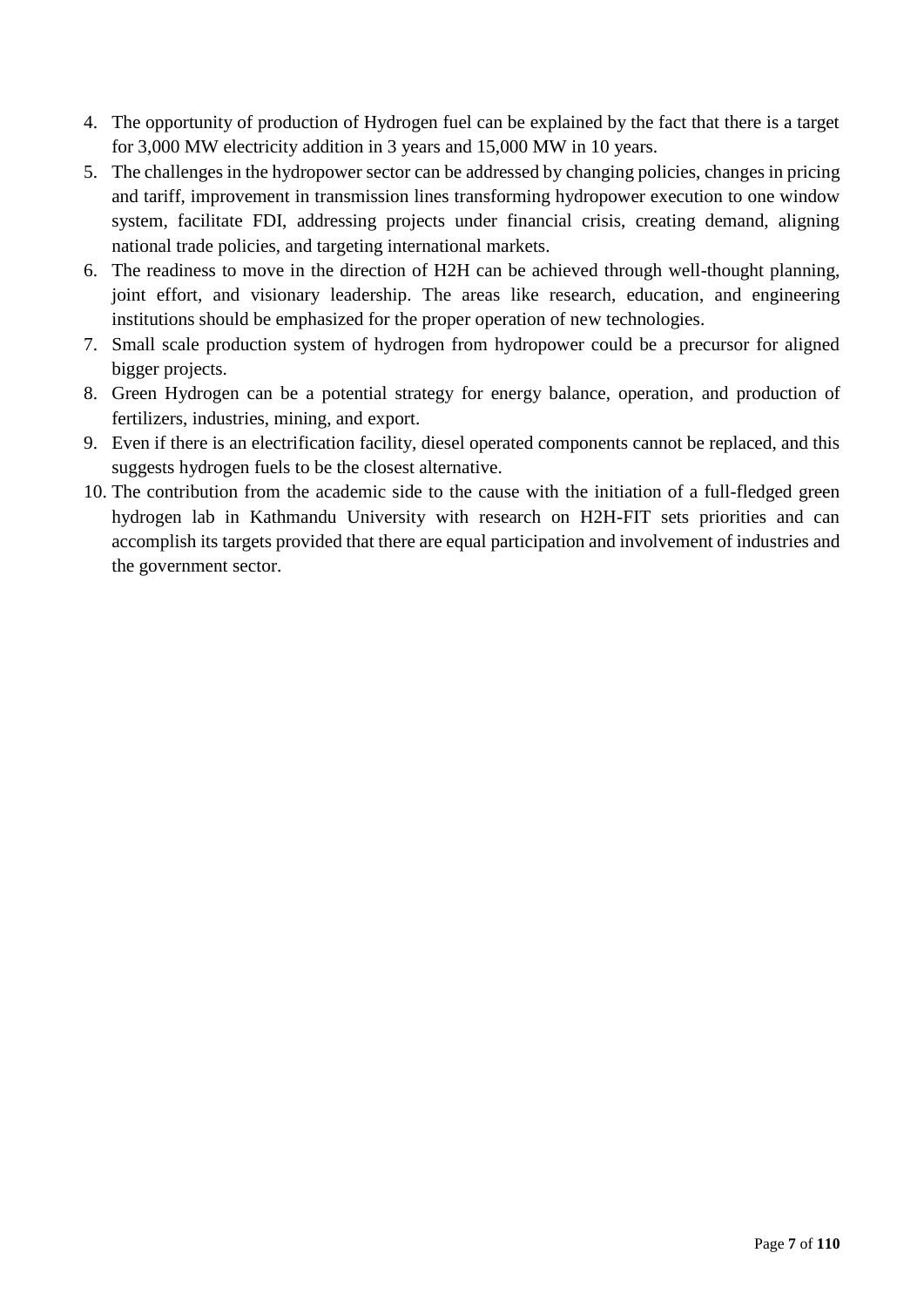## <span id="page-7-0"></span>**APPENDIX-I: Participants Summary**

#### **Total number of Participants:** 504

#### **List of Attendees (Country Wise login):** 18 countries

- $\triangleright$  Nepal: 452 participants
- $\triangleright$  Norway: 20 participants
- $\triangleright$  India: 6 participants
- $\triangleright$  Australia: 5 participants
- $\triangleright$  Finland: 3 participants
- $\triangleright$  Mongolia: 3 participants
- $\triangleright$  Hong Kong: 3 participants
- $\triangleright$  Denmark: 2 participants
- $\triangleright$  USA: 2 participants
- $\triangleright$  China: 1 participant
- $\triangleright$  Bhutan:1 participant
- $\triangleright$  Germany: 1 participant
- $\triangleright$  Korea Republic: 1 participant
- $\triangleright$  Netherlands: 1 participant
- > Pakistan: 1 participant
- $\triangleright$  Qatar:1 participant
- $\triangleright$  Singapore: 1 participant
- $\triangleright$  UK: 1 participant

### **List of Attendees (Organization Wise)**

- $\triangleright$  Kathmandu University (KU): 151 participants
- $\triangleright$  Tribhuvan University (TU): 70 participants
- $\triangleright$  Other national institutes & colleges: 83 participants
- $\triangleright$  Norwegian University of Science and Technology: 10 participants
- $\triangleright$  Other International Universities and institutes: 28 participants
- $\triangleright$  Industry:162 participants





- Tribhuvan University (TU)
- Other national institutes & colleges
- Norwegian University of Science and Technology (NTNU)
- Other International Universities and institutes
- $\blacksquare$  Industry

#### <span id="page-7-1"></span>**APPENDIX-II: Program Document**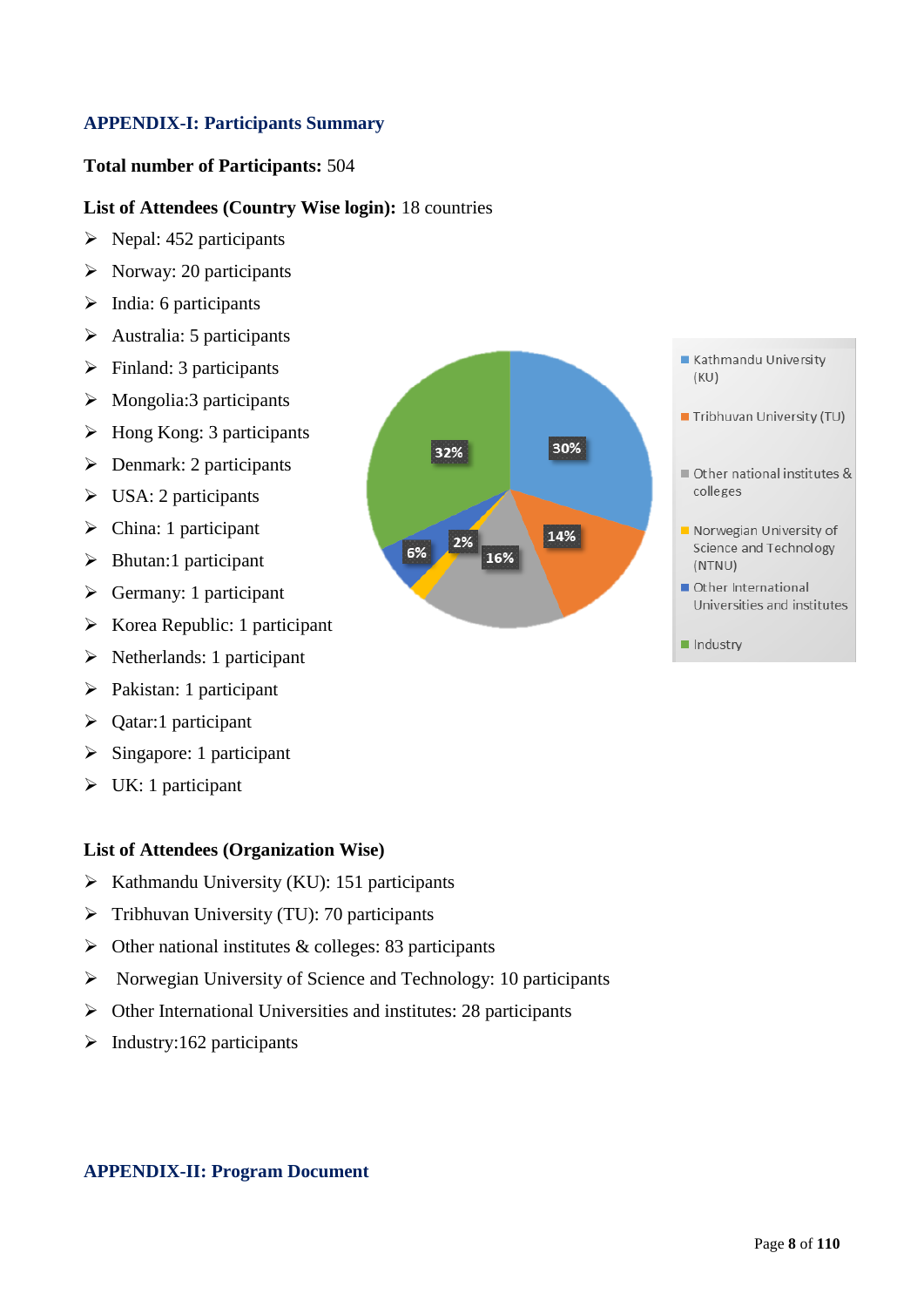Alumni - Nepal



# **Talk Series (NTNU Energy): Episode 2**

# **A Webinar on:**

# **"Hydropower to Hydrogen in Nepal: Opportunities, Challenges and Way Forward"**

# **Schedule:**

| $14:00 -$<br>$N-10:15$ | Opening remarks from NTNU Alumni official                                           |
|------------------------|-------------------------------------------------------------------------------------|
| $14:05 -$              | Prof. Bhola Thapa, Setting up the stage: Nepal Norway Cooperation in R&D for        |
| $N-10:20$              | <b>Hydropower Developments</b>                                                      |
| $14:15 -$              | Mr. Krishna Prasad Acharya, Current challenges for private hydropower developers in |
| N-10:30                | Nepal and way forward                                                               |
| $14:30 -$              | Prof. Krishna Kantha Panthi, Preparedness of Hydropower sector in Nepal for         |
| $N-10:45$              | alternative directions                                                              |
| $14:45 -$              | Prof. Ole Gunnar Dahlhaug, European perspectives on H2H applications and message    |
| $N-11:00$              | to Nepal                                                                            |
| $15:00 -$              | Assist. Prof. Biraj Singh Thapa, Opportunities from Hydropower to Hydrogen in       |
| $N-11:15$              | Nepal and initiatives from KU                                                       |
| $15:15 -$              | Prof. Bruno G. Pollet, Challenges with hydrogen technologies and lesson learned by  |
| $N-11:30$              | <b>NTNU</b>                                                                         |
| $15:30 -$              | Er. Hitendra Dev Shakya, Hydropower to Hydrogen to Urea for surplus electricity     |
| $N-11:45$              | management.                                                                         |
| $15:45-$<br>$N-12:00$  | <b>Discussions</b>                                                                  |
| $16:00 -$<br>$N-12:15$ | Remarks from Norwegian Embassy/ NTNU Officials/ KU officials                        |
| $16:20 -$<br>$N-12:35$ | <b>Vote of Thanks and Closing</b>                                                   |

**Date: Friday, 11th September 2020**



**Register here:**

**Time: 14.00 – 16.30 (NPT)**

O NTNU

**<https://bit.ly/3hgoa5a>**